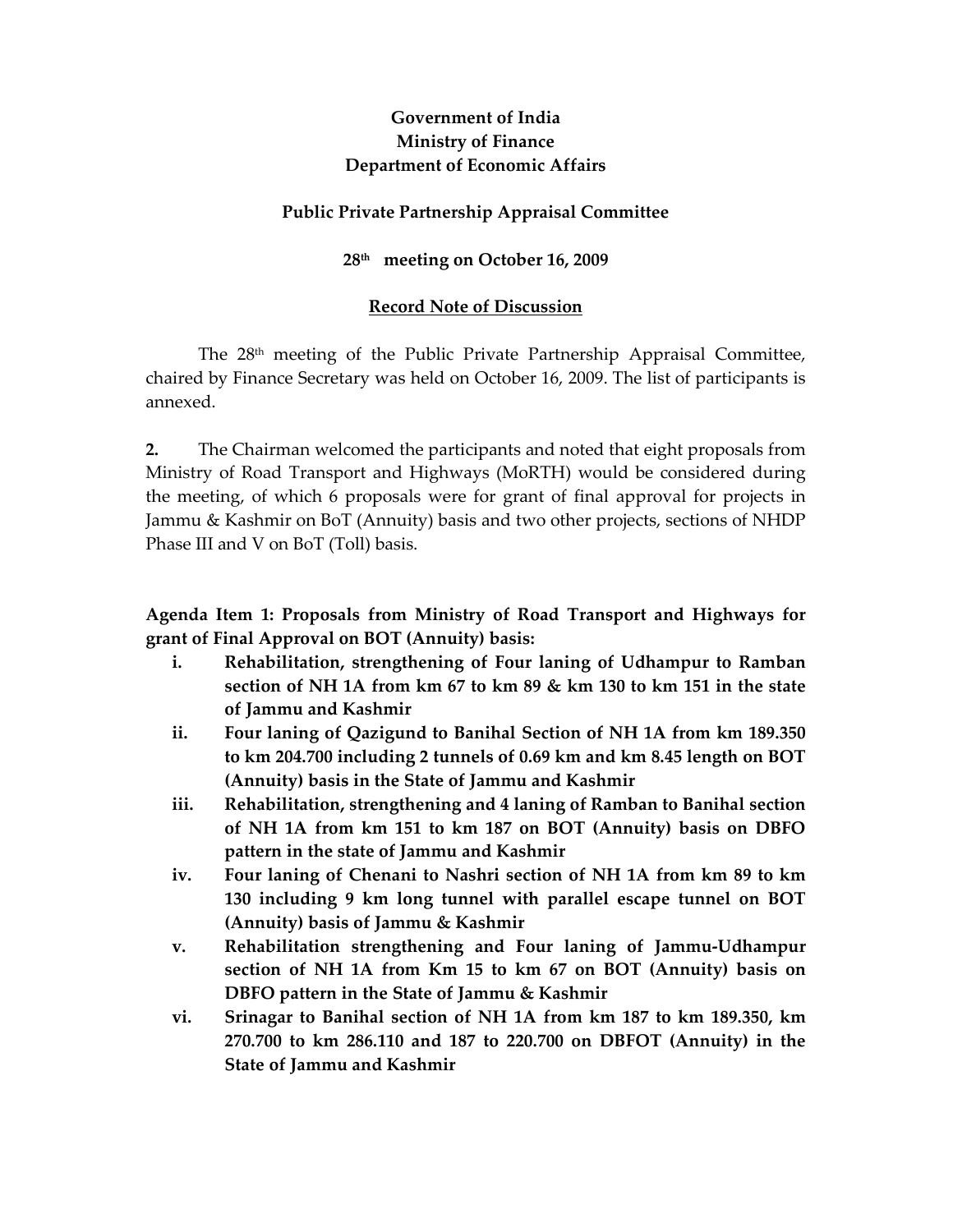3. Joint Secretary, DEA indicated that the 232 km stretch from Jammu to Srinagar, part of the North-South corridor, proposed to be divided into six sub projects and bid out on BoT (Annuity) basis for a concession period of 20 years were earlier considered in the 27<sup>th</sup> meeting of the PPPAC held on September 1, 2009. The decision on the proposals was deferred for closer examination of the issues raised by Planning Commission and Department of Expenditure by Ministry of Road Transport and Highways. The issues were recapitulated:

- 3.1 Whether the resource envelop of NHAI would sustain the likely annuity payouts of Rs 1,672 crore per annum; working out to approximately Rs. 26,919 crore over the proposed concession period of 20 years.
- 3.2 The B.K. Chaturvedi Committee had recommended that the Government would provide additional budgetary resources for project stretches in J&K and SARDP-NE. The recommendations of the Committee were under consideration for approval. However, it needed confirmation whether the additional budgetary resources would be adequate to cover the cost of development of all the identified stretches in J&K and SARDP-NE.
- 3.3 Whether there is actual need for four laning of the stretches. The option of developing the stretches as two lane with paved shoulder could be explored.
- 3.4 MoRTH may examine the sub-stretches to see whether there was possibility of revisiting the proposed cost of the stretches or to contain the cost by twolaning portions where traffic did not justify immediate four laning.

4. Accordingly, MoRTH was requested to confirm the project costs and availability of outlay within the revised Financing Plan for consideration of the projects by the PPPAC. Joint Secretary DEA informed that NHAI, in their response, had clarified that:

- 4.1 Budget provision for undertaking Annuity mode of implementation of the project: The B.K.Chaturvedi Committee in its report has recommended additional budgetary support of Rs. 39,329 crore for J&K and SARDP-NE projects. Out of which provision of annuity payment of Rs. 26,599 crore has been made for J&K projects; along with the provision of Rs. 9,717 crore of annuity payment and Rs. 3,013 crore for EPC payment for SARDP-NE projects. As per the financial analysis, total expected annuity outgo for the J&K project stretches was Rs 25,630.38 crore. Hence, the exact cost of projects has been incorporated into the revised financing plan and resources would be available with NHAI for implementing the project on BOT (Annuity) basis.
- 4.2 Mode of implementation of projects: CCEA in the meeting held on 26.02.2009 has approved up-gradation of 264 km. of NH-1A in the State of Jammu and Kashmir under NHDP Phase-II on BOT (Annuity) mode at the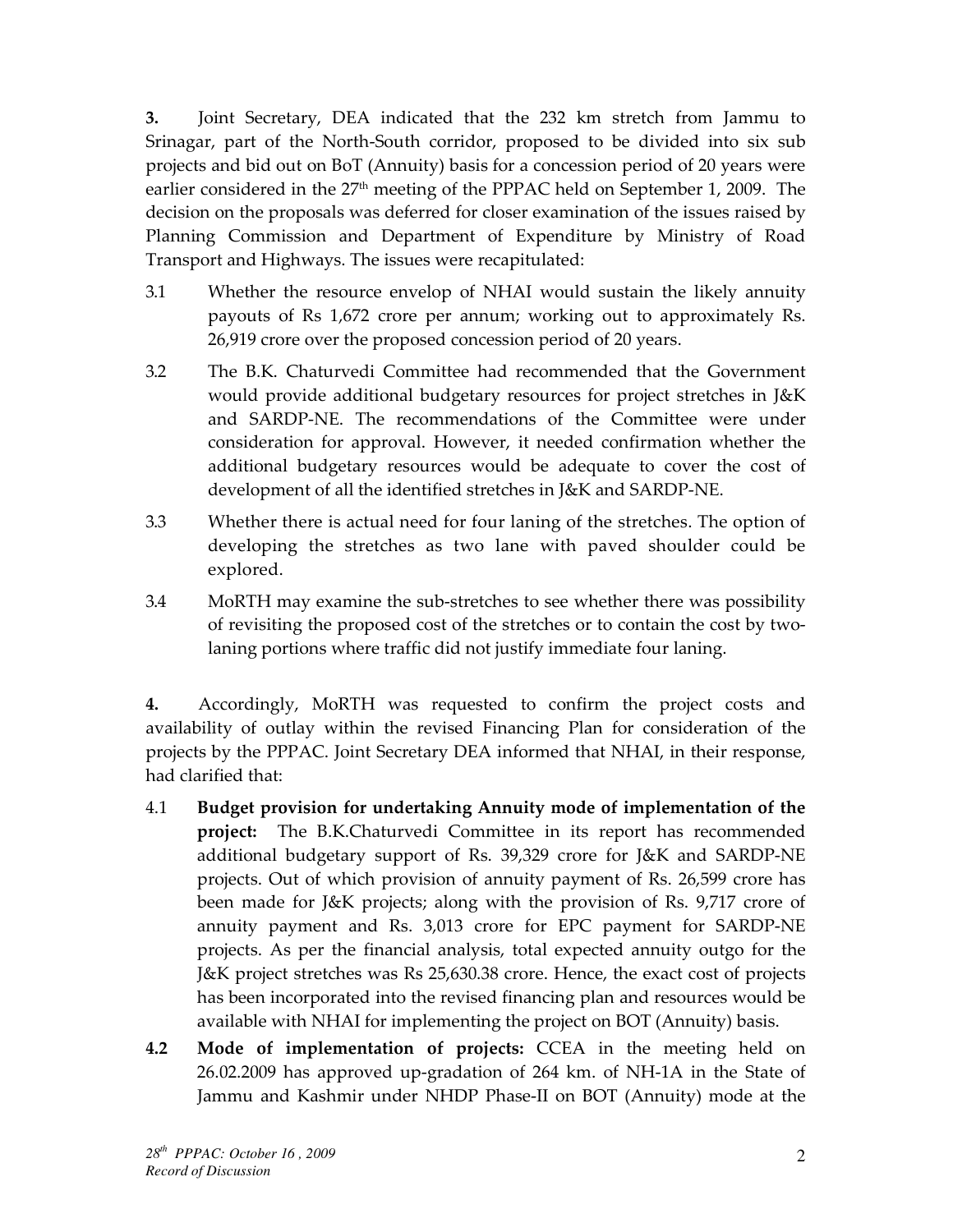estimated cost of Rs. 8,436 crore and also authorised MoRTH to take up the projects on EPC basis in case the BOT (Annuity) mode was unsuccessful. Therefore, the project may be considered for four- laning.

- 4.3 Justification of four laning: The traffic on the stretches was currently almost double the capacity for two lane highway. Hence, the four laning was immediately required for providing comfort to road users as well as for meeting safety considerations required for hilly terrain. Furthermore, reduction in traffic even upto 40 percent due to construction of the proposed railway line would still justify the four laning of these projects. At present the road stretch remains closed for many days and all links to the valley are disconnected in winter due to snowfall. The proposed Qazigund–Banihal and Chennai–Nashri projects provide for the tunnels so that the stretch remains an all-weather road. The construction of the proposed stretch would also reduce the distance by 48 km, through tunnels, which will result in saving on account of vehicle operating cost by approximately Rs. 35 lakh per day. Considering all these factors, four laning for these project stretches was justified.
- 4.4 Revision of Costs of the project stretches: The cost of Jammu–Udhampur and Srinagar-Banihal sections had been revised from Rs. 1,939 crore to Rs. 1,813.76 crore and Rs. 1,165.82 crore to Rs. 1,100. 70 crore respectively. There was no further scope of reduction of cost of the projects without compromising the safety aspects required for hilly terrain. The costs of these projects were on the higher side on account of the hilly terrain which required cutting of hills, protection work, higher cost of structures and provision of tunnels to construct the stretch as an all weather road.
- 4.5 Revision of Project documents: The project DCAs had been modified by incorporating observations of Planning Commission and the modified DCA had been circulated to the members of the PPPAC. However, Planning Commission's observations regarding adopting a hybrid model (with both VGF and Annuity payments and tolling by Concessionaire) and linking Annuity Payment to inflation had not been incorporated.

5. Adviser, Planning Commission stated that the recommendation of Planning Commission was that the six four-laning road projects may be recommended for approval on EPC mode, given the terrain and local circumstances. In case it is decided to consider the J & K projects on annuity mode, the reservations expressed by Planning Commission in the 27<sup>th</sup> meeting of the PPPAC held on September 1, 2009 would remain. In particular, following aspects may be considered before implementation of this project on annuity mode:

5.1 According to the B. K. Chaturvedi Committee recommendations, these projects are to be developed with budgetary allocations. Hence, the projects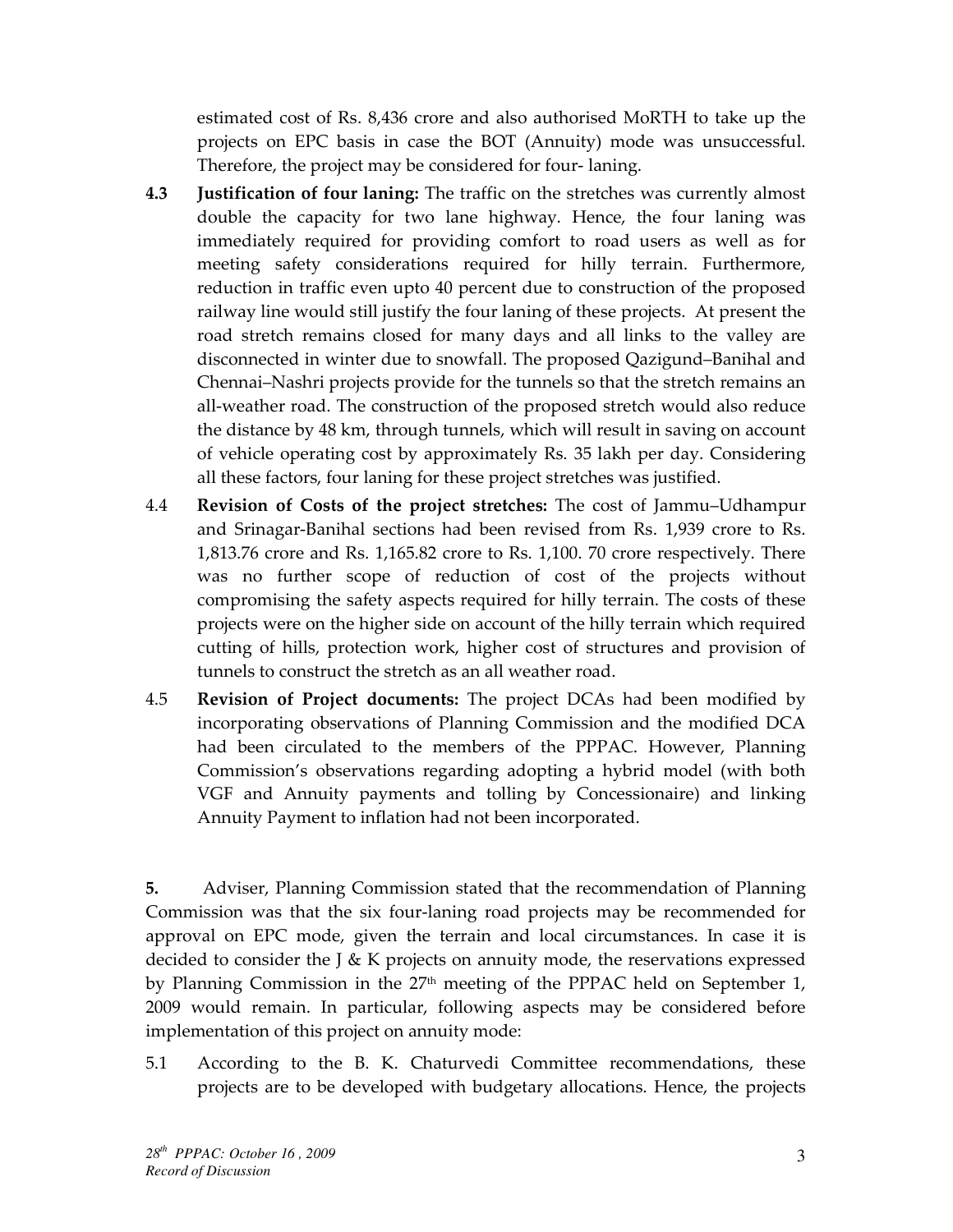should be considered only after budgetary allocations are firmed up by Department of Expenditure and Planning Commission.

- 5.2 The annual outflow of annuity payments on award of these projects would be approximately Rs. 1,672 crore. NHAI had already committed annuity payments of about Rs. 3,000 crore per annum for projects bid out and/or approved. In case the J & K projects are also taken up on annuity mode, it would significantly reduce the size of the NHDP programme. MoRTH should fix annuity limit as percentage of cess and take approval of CCEA before any further annuity projects are considered.
- 5.3 There is no approved MCA for annuity projects. Hence, the detailed comments of the Planning Commission on the DCA would need to be addressed and approved by PPPAC.
- 5.4 The traffic for these projects does not justify four-laning. Moreover, a rail line is being constructed up to Srinagar which was likely to restrict traffic further. Hence, these projects should be considered for two-laning. Some of the elements of the proposed project could be curtailed or phased out in order to reduce costs.
- 5.5 The DCA for these projects suffered from a number of infirmities. Planning Commission had pointed out these infirmities in the appraisal notes. MoRTH has made some corrections in the DCAs; however, the DCAs continued to suffer from infirmities which would need to be addressed before the projects are bid out.

6. Joint Secretary, Department of Expenditure stated that the Department had concerns that the proposed project cost of the six projects and the possible annuity payments would not leave adequate resources for undertaking/ completing other projects proposed by NHAI with budgetary support. There was a need for re-look at the requirements of the projects. Hence, DoE did not support the proposal in its current form.

7. Representative of NHAI pointed out that the Organisation had initially developed the projects for bidding in the EPC mode; some of the packages were bid out; however, the bid response was high and it was decided to re-bid the stretches in the EPC mode. Subsequently, in February 2009, the CCEA had approved upgradation of 264 km of NH-1A in Jammu and Kashmir under NHDP Phase-II with BoT (Annuity) as the mode of implementation of the projects at the estimated cost of Rs. 8,436 crore and also authorised MoRTH to take up the projects on EPC basis in case, the response on BOT (Annuity) mode was unsuccessful. Accordingly, the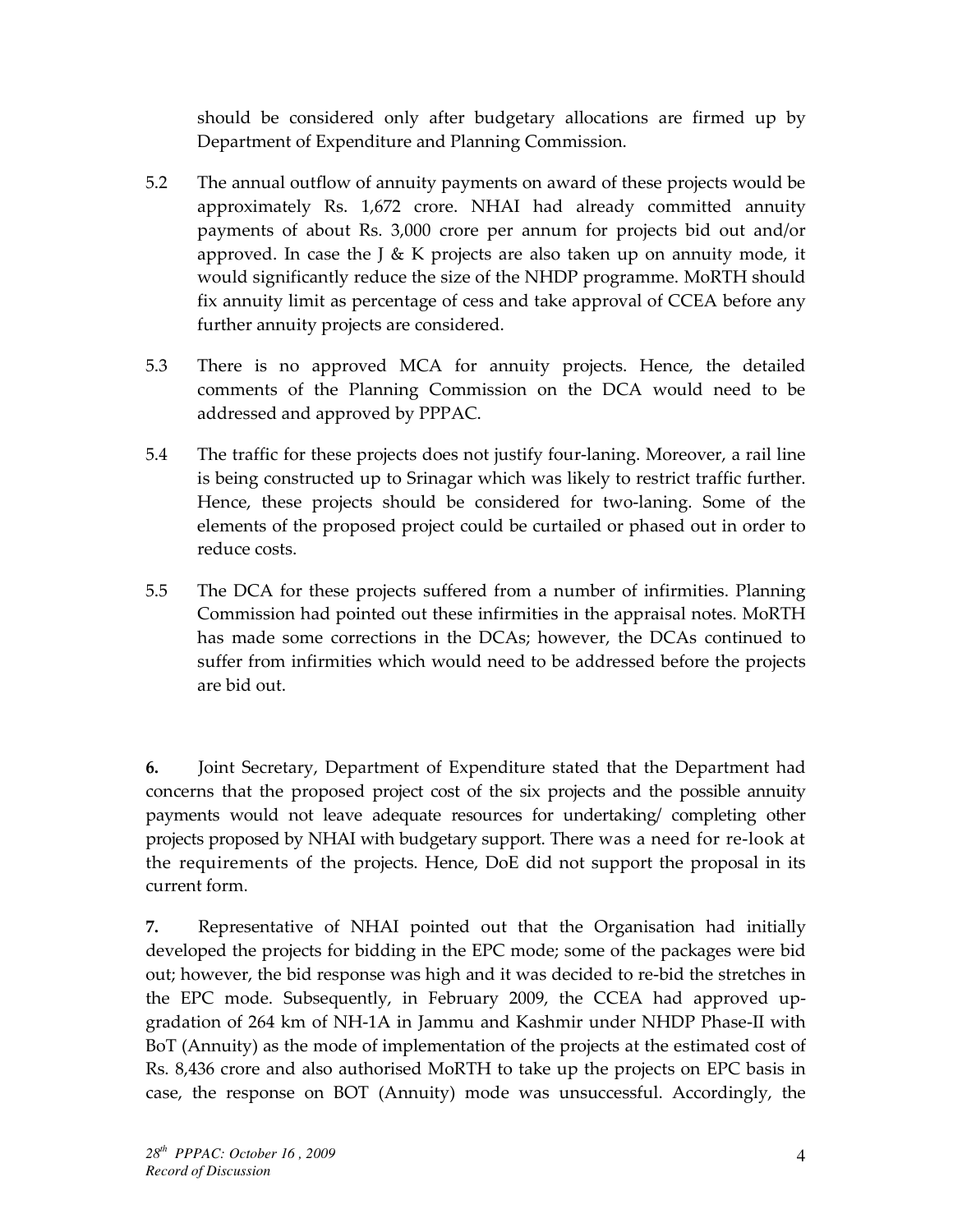projects were developed for bidding in the Annuity framework. Therefore, it would be appropriate that based on the CCEA approval, the projects were first bid out in BoT (Annuity) mode; in case the projects do not elicit a response, or the bid response was higher than levels prescribed by the NHAI Board, NHAI would process for implementation of the projects on the EPC mode. It was reiterated that the IRC guidelines prescribe that the capacity for 2 laned roads in hilly and plain terrain should be 7,000 PCUs and 15,000 PCUs respectively. The proposed stretches had current traffic levels between 12,500 to 24,500 PCUs, justifying immediate four laning of the project. Hence, the projects could be cleared for four-laning on BoT (Annuity) framework.

8. Joint Secretary, DEA noted that the traffic threshold for four laning of the highway had been breached for the entire 264 km stretch and that the CCEA had considered and approved four laning of the proposed stretch on BOT (Annuity) modality. Hence, the three outstanding concerns of the members of the PPPAC pertained to the project Concession agreements, cost of the projects and availability of resources to execute the projects. The observation that the proposed MCA for BoT (Annuity) projects, pending final approval of the Cabinet, was not to be considered as duly approved MCA, was a procedural issue. The only 'duly approved MCA' as per the laid down procedure was that of the port sector. Since the MCAs of the road sector, had broad acceptability, the projects were being considered for grant of final approval without following the requirement of seeking 'in principle' approval, which is otherwise prescribed for new sectors engaging in PPPs. Therefore, projects based on the proposed MCA could be considered directly for grant of final approval. Concerns on whether the projects were "over-structured" would be validated or put to rest based on the nature of response received for the projects. In case, on bidding, the projects received a bid response which was within the levels prescribed by the NHAI Board, the projects could be implemented in the BoT (Annuity) modality, failing which the projects could be considered for the EPC mode. Since the cost of the proposed scope of work was taken into account while recommending budgetary support for the projects by the B.K. Chaturvedi Committee, the projects could be considered for grant of final approval, subject to availability of resources with NHAI to implement the projects in the proposed modality. Chairman, PPPAC endorsed the view.

9. Secretary, RTH pointed out that that the said projects were part of NHDP and their requirement of resources was also taken into account during earlier Financing Plan. Hence, irrespective of the final decision on the revised Financing Plan, the projects could be considered for clearance. Furthermore, the NHAI would be able to execute the same within the ceiling established for Annuity payments, authorised by the Committee headed by Secretary, RTH. With regard to the observations of Planning Commission on the project DCAs, most of the suggestions had been incorporated; the outstanding observations would be revisited and addressed,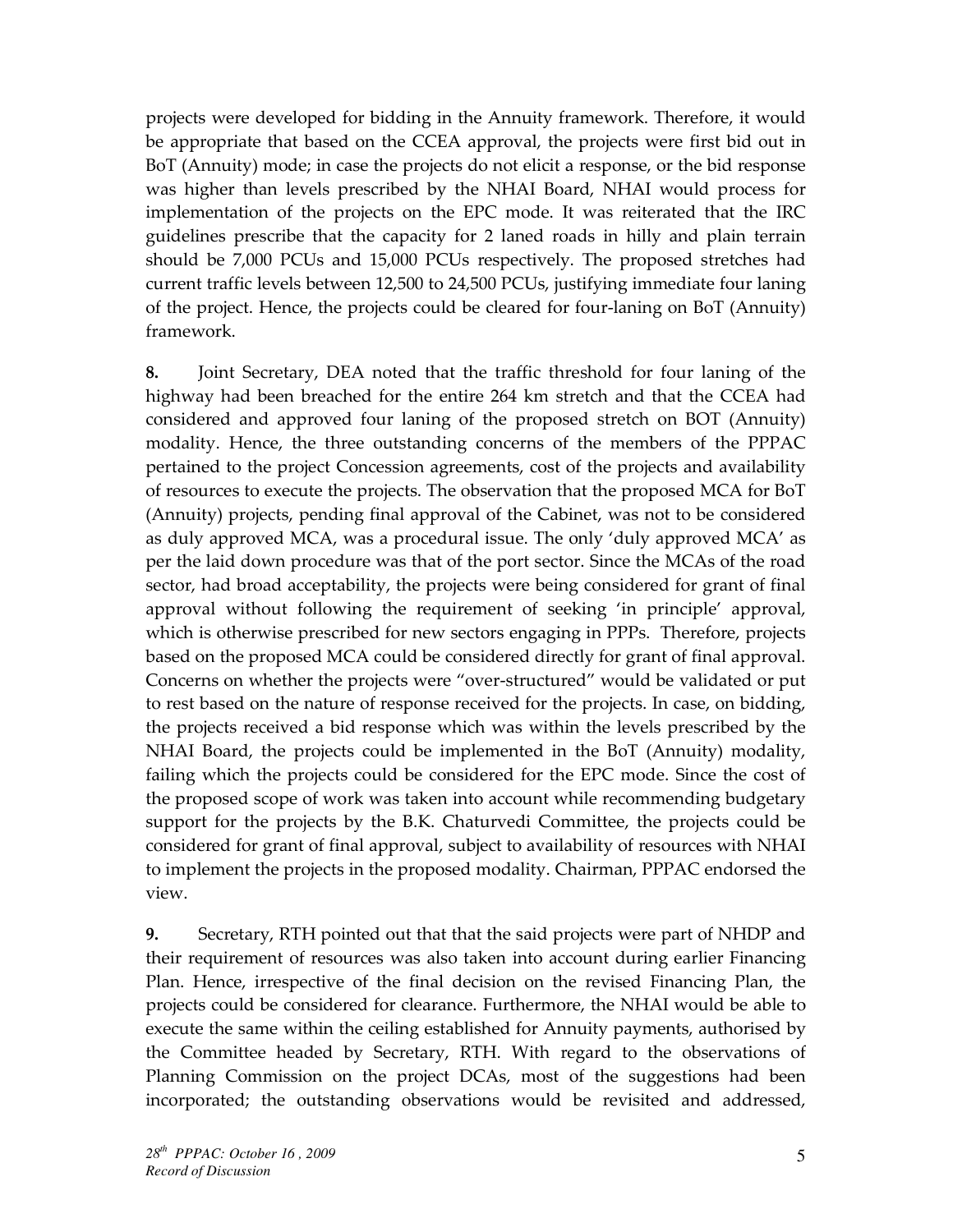excepting those which espoused a hybrid Annuity model or linking Annuity payment to inflation. Accordingly, the projects may be considered for grant of final approval.

10. In view of the above, the projects were granted final approval for the proposed scope of work for implementation in the BoT (Annuity) mode.

(Action: MoRTH)

Agenda Item 2: Proposals from Ministry of Road Transport and Highways for grant of Final Approval on BOT (Toll) basis:

- i. Six laning of NH 4 from Tumkur to Chitradurga in Karnataka under NHDP Phase V on BOT (Toll) on DBFO pattern
- ii. Four laning of UP/Haryana border-Yamunanagar-Saha-Burwala-Panchkula section of NH 73 in the State of Haryana under NHDP Phase III

11. It was noted that NHAI had addressed and responded to the observation of Planning Commission and DEA in the Appraisal Notes in respect of the two projects.

12. Representative of Planning Commission expressed reservation about allowing grant up to 40 percent of Total Project Cost (TPC) during the construction period, since the MCA provisions only allows up to 20 percent of TPC as Equity Support and remaining 20 percent as O&M support (clause 25.22 of MCA). Allowing grant up to 40 percent of Total Project Cost during construction period may expose NHAI to undue risks. It was pointed out that the DCAs currently provided that the equity support would be equal to 40 percent of TPC or "twice the equity during construction period". It was suggested that the provision of MCA under clause 25.2.2 which states "but in no case greater than the Equity" may be retained. It was stated that allowing equity support of 40 percent of the TPC during construction implied that the concessionaire would only spend 40 percent of TPC on construction and yet get the benefit of another 20 percent by way of IDC etc. It would imply that Government of India is allowing about 50 percent of the construction cost by way of financing changes, which would be inappropriate. Further, IIFCL may also give about 20 percent of TPC as loans. As a result, the stake of the Concessionaire would become low and by some padding of costs or lowering of construction quality, the Concessionaire could undertake a project with a low stake, thus altering the entire risk matrix on which the structure rests. It was suggested that suitable safeguards should be built into the DCA and duly approved by PPPAC in order to protect public interest. Furthermore, MoRTH had stated in the PPPAC Memorandum that four-laning of Yamunanagar-Panchkula project would be viable at a VGF of 15 percent. Therefore, in case, the VGF sought after the bidding is more than 15 percent, then the NHAI Board should satisfy itself with the reasonableness of the bid to ensure that cartelisation does not take place.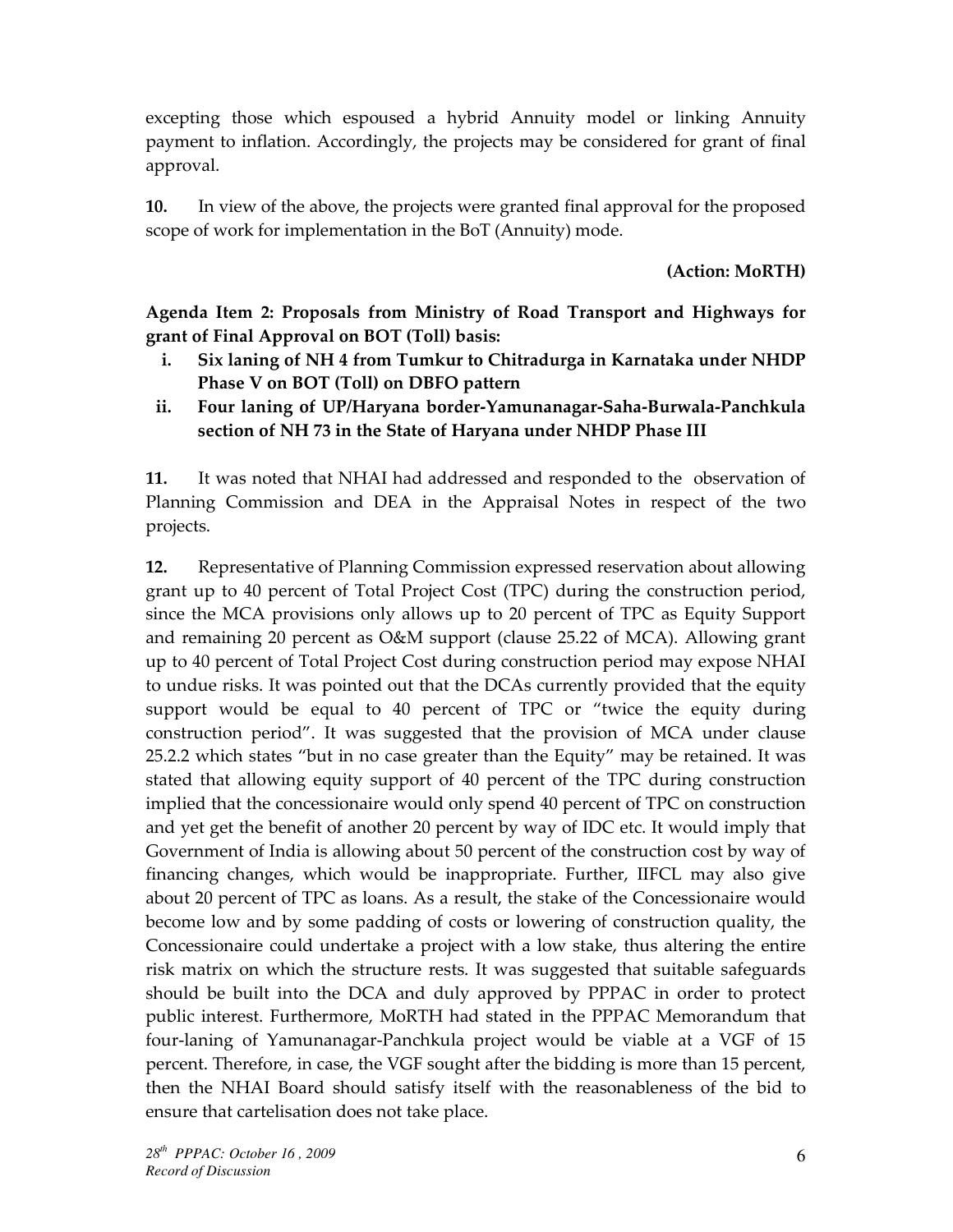13. Representative of NHAI stated that the B.K. Chaturvedi Committee had considered the proposed formulation of the Article 25 and recommended a formulation after taking into account observations of various entities, including Planning Commission. Hence the formulation of Article 25 proposed in the project DCAs, based on the recommendations of the Chaturvedi Committee, may be considered for approval. Further the Cabinet had approved VGF upto 40 percent for NHDP projects, which has been restricted to 10 percent for NHDP Phase-V projects. The projects may, therefore, be granted approval, subject to the bids being within these approved levels.

14. The projects were granted final approval subject to NHAI undertaking corrections in the Schedules of the project DCAs in accordance with the observations of Planning Commission in the appraisal notes in respect of the proposals.

(Action: MoRTH)

15. The meeting ended with a vote of thanks to the chair.

-------------------------